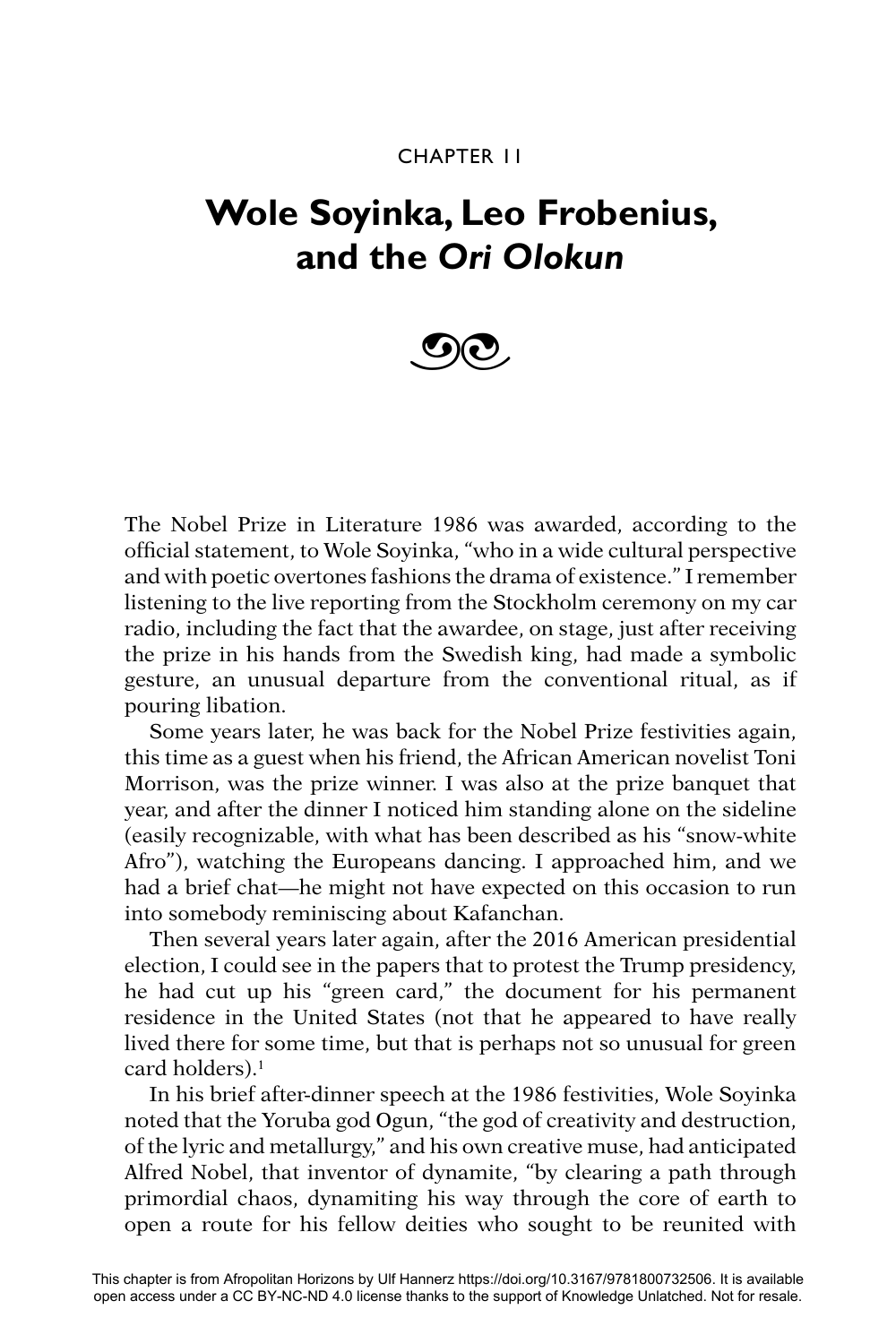us mortals." He wondered aloud why Ogun had passed his secret to Nobel, rather than to his Yoruba descendants. Ogun might have drunk some of the local *akvavit* to take him through the harsh, dark Swedish winter, although he would certainly have preferred palm wine.

A couple of days earlier, Soyinka had given his longer and more serious Nobel lecture. This was a lecture by a Pan-African nationalist: it had a focused attack on what was still the apartheid regime in South Africa, but there was also a more general reminder of a past of domination, discrimination, and prejudice. Later, in his account of his Stockholm journey in *You Must Set Forth at Dawn* (Soyinka 2006: 323–334), he would devote little space to the official events, and more to a couple of bizarre local events behind the scenes, and to his travel. There had been half a jumbo jet of compatriots flying with him to Stockholm, and so "the Nigerian contingent was enlivening the staid streets with colors, textures, and exotic sounds." But he had wanted no official participation by the Nigerian government. These were the days of the military regime of General Ibrahim Babangida, relatively benign although nonetheless corrupt, and not entirely nonviolent either. Soyinka suspected strongly that it had been behind the recent murder by bombing of his friend the journalist Dele Giwa.<sup>2</sup>

In a long career, Wole Soyinka has been a strikingly versatile writer, a public figure, and an intellectual gadfly. Perhaps it is possible to suggest a periodization of his main contributions and activities, even with some imprecision, and back-and-forth movements. In rather early adulthood, in large part his student days in the United Kingdom, there was Soyinka the dramatist, writing plays and also active on stage and backstage himself.3 That continued in Ibadan, and with his part in the circle around Mbari Club (see chapter 6).Then in the late 1960s, in the period of major Nigerian upheaval, there was the political activist, at one point hijacking a radio station, but also spending time in prison under one early military regime. These were the times of his nonfiction narrative of imprisonment in *The Man Died* (1972) and the novel *Season of Anomy* (1973). Later, there would be Soyinka the memoirist, with the account of his childhood, *Aké* (1983), and a dramatic variety of adult activities in *You Must Set Forth at Dawn*, mentioned just before. In the essays in *Of Africa* (2012), he is again the Pan-African and global, cultural and political commentator. Yet such a summary of a path through life can still leave out a great deal.

In *You Must Set Forth at Dawn*, apropos his 1960s political engagements, he reflects that "I am always amused—or irritated, depending on my mood—by much that has been written about my so-called loner mentality" (Soyinka 2006: 82). "Loner" does not really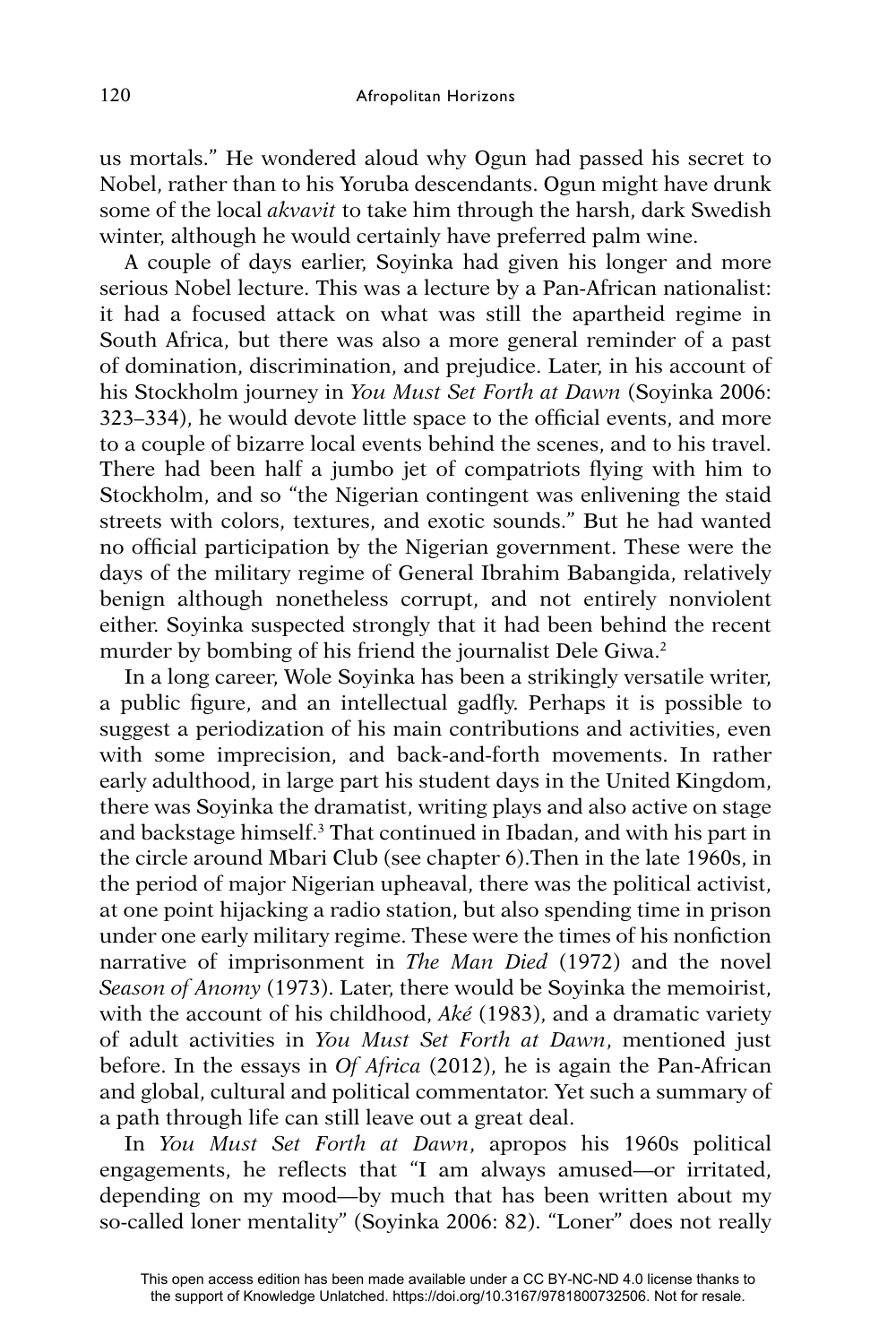seem such an appropriate description, if by that one would mean someone turning away from the world. There is, rather, in many of Wole Soyinka's activities a rebellious streak. The identification with Ogun, the Yoruba deity of war, hunting, and blacksmithing, guardian of the road, "creative-combative," seems quite revealing.4 He is comfortable as an adversary, engaging in debate on many stages, local or wider. He has also taken extraordinary political action on his own. This, however, is not just a matter of temperament; it is a temperament responding to kinds of situations.

The radio station affair is a major example, recounted in detail in *You Must Set Forth at Dawn* (2006: 80 ff.). In what was then the Western Region, with Ibadan as its capital, a breakaway group from the older Yoruba-dominated party had formed its own party, which, with the support of the dominant Northern party, had somehow taken over the regional government. In 1965 there would be regional elections. The election campaign turned very violent—this was the campaign that Ryszard Kapuscinski (1990) reported on in a chapter of *The Soccer War* (see chapter 8 in this volume). At the end, that new governing faction claimed to have won, but the vote count was most likely fraudulent, and Wole Soyinka determined that it must not be allowed to be announced without challenge. He made his way into the broadcasting building, past what happened to be Amos Tutuola's cubicle and past the director's office, to the studio, where he could place his own message on the air: "Drop your stolen mandate, leave town, and take your reprobates with you."

Soyinka then escaped to the Eastern Region but was seized there, and eventually appeared in court on a charge of "armed robbery." The judge, sticking to the rule of law, threw that out. Yet it would not be so long before Soyinka would be in jail again, after he had made his very own attempt to avert the secession of what would become Biafra. (The head of the breakaway state had been his affluent acquaintance in the 1950s, when they were both spending youth years in Lagos.) He was hunted down, once more in Ibadan. More than two years later he would emerge from prison, in Kaduna. Soyinka offers his view of that period in *The Man Died.*

Soyinka's life and his location on the map of the world clearly again and again placed him in situations where the inclination to seize the day may have seemed rather natural. In Nigeria around 1960, there were the years of regime change, from colonial to postcolonial. Then there would be the disorders and rebellions of the later 1960s, and later yet the difficult years of military dictatorships. His country had areas of recurrent unrest: the Niger Delta again and again, parts of the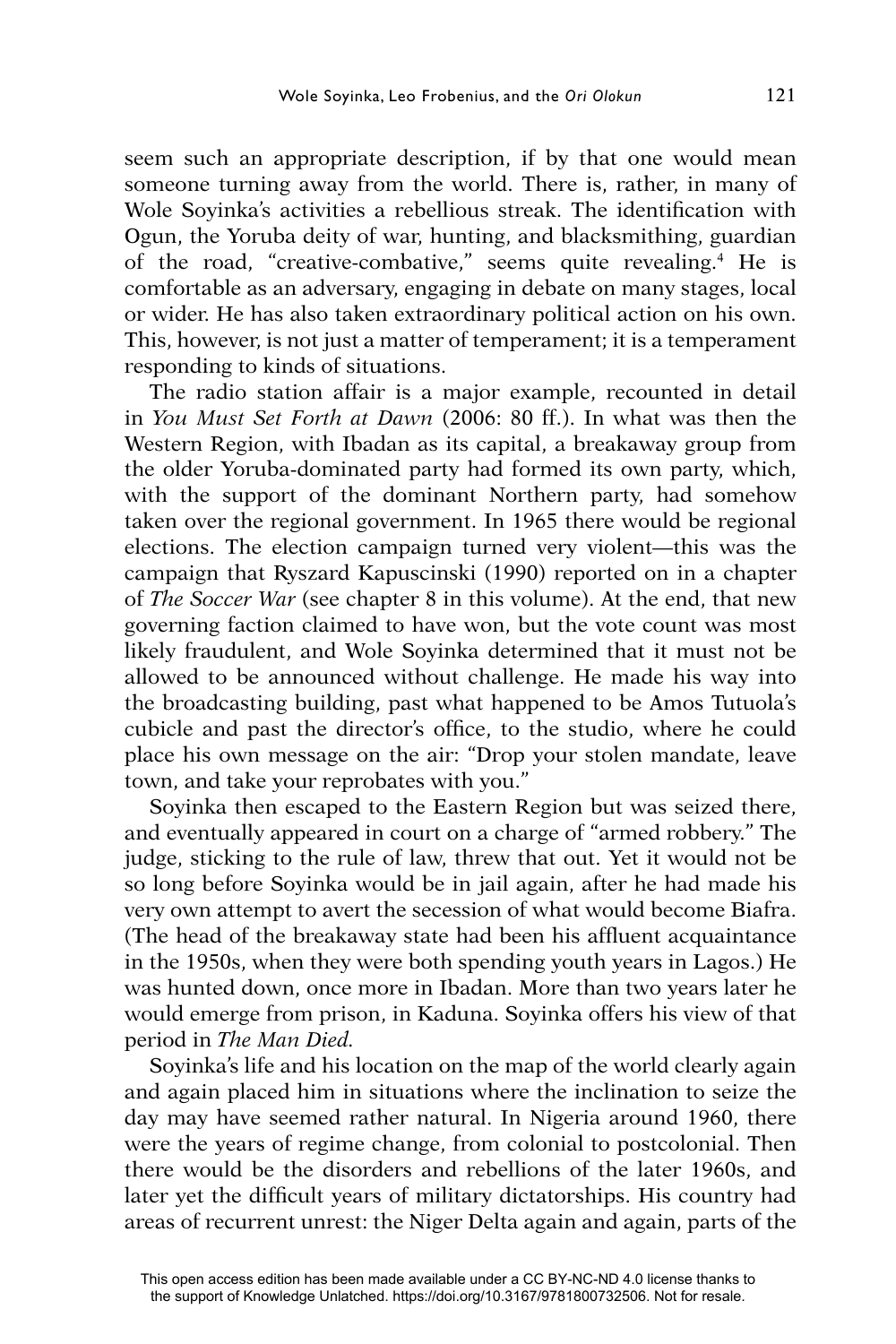North. Moreover, this was a country with a history of blurred borders, and where the forces of global interconnectedness made such blurring, as well as border transgressions, more common yet. Weak structures may leave room for, even seem to demand, individual agency.

In his Nobel after-dinner speech in Stockholm, Soyinka referred to the Yoruba god Ogun as his own muse. What has been his relationship to Nigerian, and specifically Yoruba, cultural tradition? In a roundabout way, that will be the question for the remainder of this chapter.

We can only see that reference to Ogun, in the Swedish winter and trying *akvavit*, as rather playful. In that Soyinka seems rather consistent. The Yoruba pantheon and Yoruba mythology is a significant resource for his creativity, but he does not allow himself to be confined by it. In an early, oft-quoted critical response to the Négritude concept of Francophone African intellectuals, he found it too defensive: "A tiger does not proclaim its Tigritude, it jumps on its prey." And later, when the prominent Nigerian literary critic Chinweizu argued that African writers should stick to their precolonial roots, treating all ideas, experiences, and practices dating from later periods as alien (perhaps in a way a surprising proposition, considering that Chinweizu had American academic degrees in his own cultural baggage), Soyinka (1993: 294) would respond that his own African world was "a little more intricate," embracing "precision machinery, oil rigs, hydroelectricity, my typewriter, railway trains (not 'iron snakes'!), machine guns, bronze sculpture, etc." And he concluded that Chinweizu's literary program amounted to "neo-Tarzanism."5

Not so much later, in the digital era of the twenty-first century, that typewriter may already seem a bit quaint.

Yet despite his scorn for neo-Tarzanism, Soyinka's concern for the African, Nigerian, and Yoruba heritage has also had a more serious, deeply felt dimension. To get to this, let us meet another public intellectual, from another era and another country. Sometime in the early decades of the twentieth century, in Vienna, an expectant audience is seated in front of a darkened stage. Then a strobe light comes on. There is Leo Frobenius, dressed in a leopard skin, shouting: "Africa lives!"6

Frobenius, explorer, scholar, and indeed public intellectual, had a showmanship side as well. It seems he performed widely in Germanspeaking parts of Europe. (A description like this may remind us of the Buffalo Bill show of America's Wild West, touring in Europe a little earlier.) The son of a German lieutenant-colonel, he had developed an interest in Africa early, although it took some time before he had a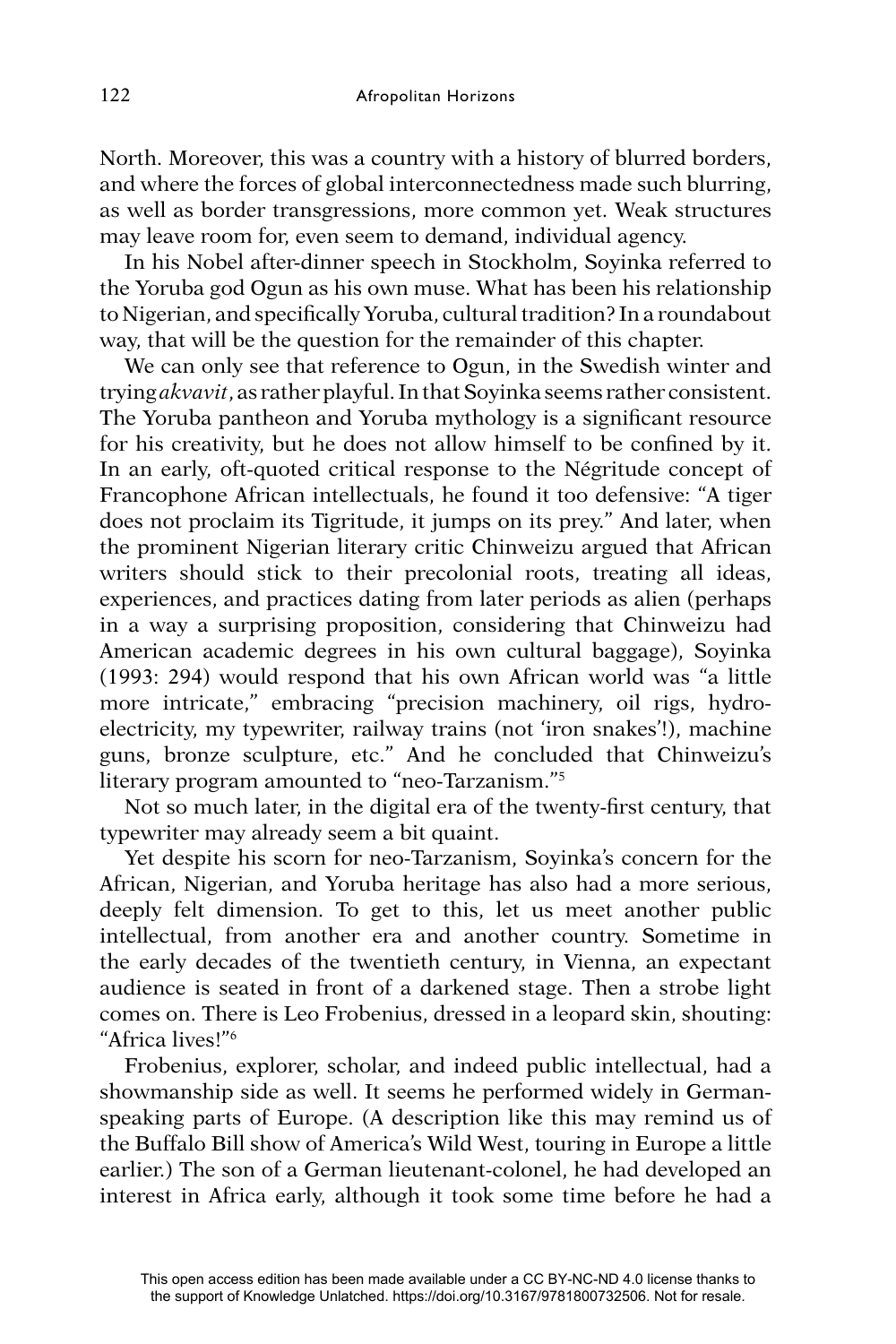chance to go there. It was at a time when much of the continent seemed more or less up for grabs from the outside. The German empire had been a little late in this, although it had established itself with colonies of somewhat different types in the East, South, and West. When Leo Frobenius began traveling widely around the continent, his motives seem to have been a mix of scholarly and political at least some of the time. At some point rather early in World War I, he was apparently deported from Eritrea due to his subversive activities; Eritrea was an Italian possession, and not on the side of Germany. Apparently he had hoped to recruit Abyssinia, further inland (not yet known as Ethiopia), as a German ally. Indeed, Frobenius has been portrayed as a German counterpart of Lawrence of Arabia. The last German emperor, Wilhelm II, became one of his fans (although perhaps especially after the throne was lost).

But Frobenius was a scholar too.7 He wrote, but he also made careful drawings of people, scenes, and objects, which became important documentation of African cultures and societies as they were in his times. For one thing, Leo Frobenius was also at Ife, sacred site and major urban center of the Yoruba, and was very impressed with what he saw—particularly of the remains of the past, rather less with what it was under early twentieth-century colonialism. For a modest amount, he acquired an exquisite bronze sculpture of a head, described as the *Ori Olokun*, normally buried in the palace grounds between ritual occasions. Olokun was an ancestral goddess—or god, the gender seems a bit unclear—of the Yoruba (as the overall ethnic identity would come to be constituted), and also the goddess of the seas.

The resident, the high government officer in Ibadan, would not allow Frobenius to take the *Ori Olokun* out of British territory, so he confiscated it. From there on, the whereabouts of the ancient sculpture became a mystery. The object that later came to be exhibited in Ife itself was understood to be a mediocre copy. Frobenius, for his part, continued his journey westward. If Mariana, the heroine in Olinto's novel (see chapter 2) had been for real, she might have spotted him on his way along the coast, somewhere around Ouidah.

Then, on 30 January 1911, the *New York Times* had a report with the headline "German Discovers Atlantis in Africa." With Berlin as dateline, the news originated in Togo, a German colony at the time, stating that Leo Frobenius, who had reached there, could let the world know that he had found the site of the lost continent of Atlantis. While Ife is not explicitly mentioned, he based his assertion on his discovery of a bronze sculpture, evidently in that city.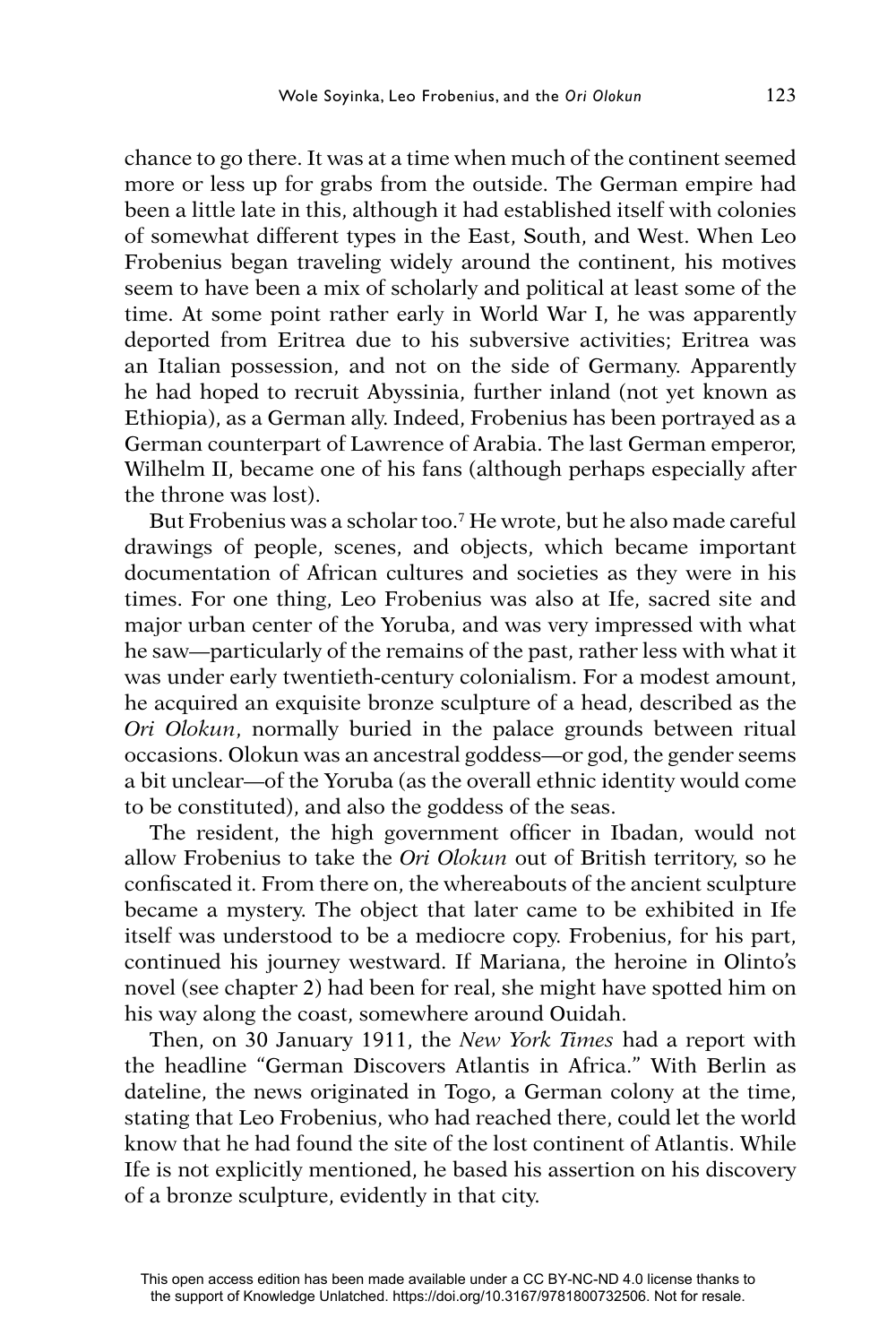This would go with his Big Picture of ancient African history, speculative, as much thinking about the continent's past was at the time: cultures could make their appearance, move, and then vanish. As he did not find the Ife that he had seen really worthy of ancestors capable of such creativity, the *Ori Olokun* and similar masterpieces must be somehow leftovers from an earlier civilization.

Back in Germany, now a republic, Frobenius collaborated for a while with Oswald Spengler, author of the bestselling *Der Untergang des Abendlandes*. In Europe, this was a time of cultural pessimism. But Frobenius could be celebrated for his adventures and his views— "Africa lives!"—and become an ancestral figure himself for a later German anthropology.8 He died in 1938.

In his Nobel lecture, Soyinka referred to Frobenius and to his unwillingness to accept that bronze sculptures such as the *Ori Olokun* could have been the work of people like the Yoruba he met at Ife. Soyinka was also sharply critical of the way that the riches of non-European cultural heritages had been taken away from their origins to be exhibited in European museums. Later on, it is true, it has become a matter of international cultural policy to return at least some of those valuable or unique artifacts to their countries of origin. What Soyinka did not mention in his lecture, however, was that several years earlier, in a characteristic Soyinka activist style, he had engaged in a do-ityourself project along such lines.<sup>9</sup>

This takes us back once more to Salvador, the Brazilian city from which (in chapter 2) the family of Olinto's Mariana had once departed for Lagos. Some time apparently in the late 1970s, one of Soyinka's Yoruba friends had come back, shaken, from a visit there: in a private gallery he had been shown the real *Ori Olokun*! It was there on a shelf, in a small exhibition room at the back of a local architect's home, along with diverse objects from various parts of the world, or from the artistic owner's hands. The Yoruba visitor, however, could not fail to recognize this sculpture.

Here another remarkable transnational scholar-adventurer enters the story: Pierre Verger.10 Born early in the twentieth century, Verger was a child of a prosperous French family, and had taken a liking to photography. He moved about in the world, mostly within his country's empire as it was between the world wars. But then he happened to visit the Bal Nègre, a celebrated midcentury Paris nightspot, and saw a ballet performance that impressed him greatly: African Americans dancing. Off he went to the Caribbean and to Latin America, and ended up in Salvador, where he would then spend most of his life, dying at age 94.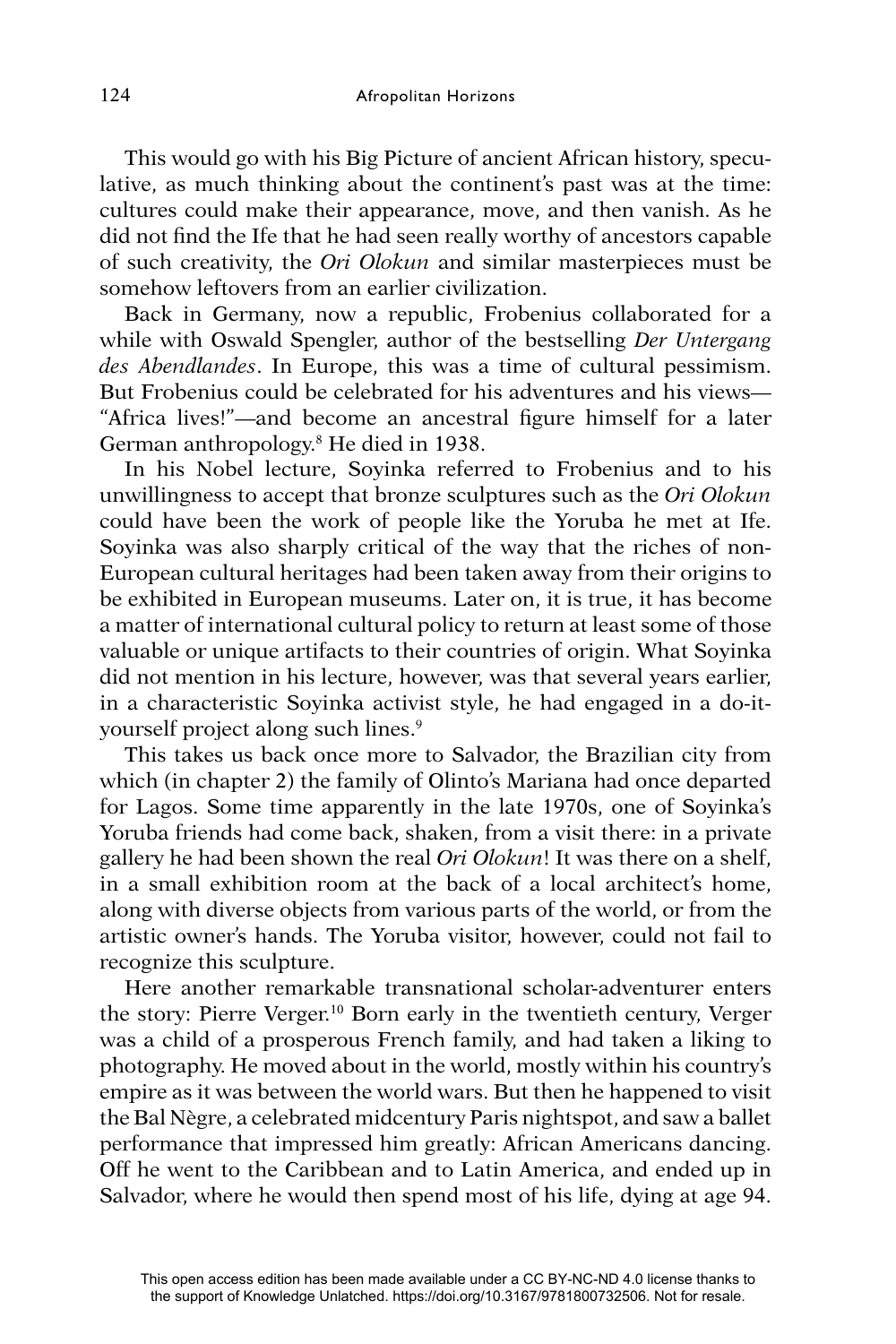He was fascinated by the ubiquitous survivals of African religion, was initiated into a cult community, and became as much an ethnographer as a photographer.

Verger has been seen as an exemplar of the possibility, and perhaps sometimes intellectual risks, of "going native," assimilating into a host culture. Yet it may well be that he was never quite a true believer in his Afro-Brazilian cult community. He may rather have appreciated its world view and its rituals intellectually and aesthetically, in a way that went with his photographic artistry.

Starting out from Salvador, he also made excursions to West Africa, mapping in writing and with his camera the striking similarities between Afro-Brazilian and Yoruba religious life. Without much in the way of formal academic training, he learned about this from local cult practitioners, and became a *babalawo*, a diviner. Belatedly, his French mother country offered him a doctoral degree at Sorbonne, and he held sometime professorships in Salvador as well as Nigeria—at the university in Ife.

So now Pierre Verger had been among the other guests at that architect's home in Salvador, and when the Nigerian visitor saw the sculpture he thought he recognized, he asked Verger whether that was not *Ori Olokun*. And, very authoritatively, Verger confirmed that it was. When Soyinka's friend asked how the world-famous, lost sculpture had ended up there, Verger placed his finger over his mouth, and whispered that he had brought it himself.

*Ori Olokun* had to be brought back to Nigeria, to Yorubaland—that was the shared opinion of Wole Soyinka and a small group of friends and co-conspirators. They met with General Obasanjo, military head of state at the time and, like Soyinka, an Abeokuta native, although at the time based at headquarters, Dodan Barracks, Lagos. He seemed to favor their plans, while remaining (as so often, according to Soyinka) rather enigmatic.

Their conclusion was that Soyinka, together with the friend who had first discovered the sculpture in its Salvador hiding place, would go there again, and at some moment, preferably unobserved, kidnap the ancestral goddess. As it happened, Pierre Verger would be in Nigeria at the time, on scholarly business. Arrangements were made to delay his return to Brazil—he was one of very few people who might see through the plans of the Nigerians, and who could disrupt them.

Soyinka and his helper arrived in Salvador, and Soyinka was fascinated by finding himself in something like another Yorubaland, at shrines and in cuisine. As it was some kind of holiday, the townspeople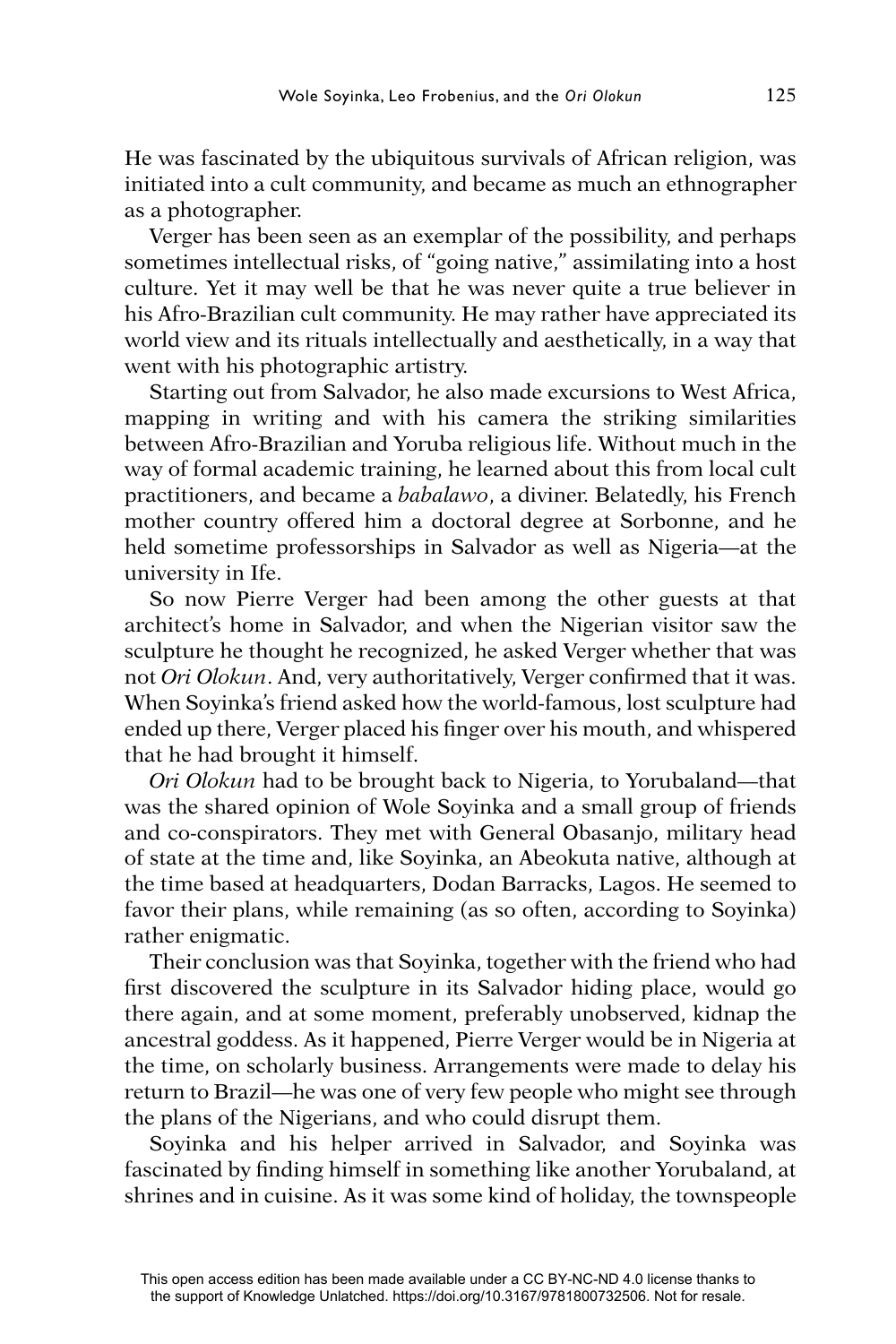seemed like lemmings to have left for the Atlantic beaches, and the architect-owner of the gallery was apparently among them. When he returned, however, he invited the Nigerian visitors for dinner, after showing them his collections. At some point, Soyinka managed to sneak back there and lift the *Ori Olokun* from the shelf into his camera bag.

On their way back to the hotel, he revealed what he had done to his surprised companion. Yet then almost immediately the triumph turned into puzzlement. That was not some heavy bronze sculpture he had seized. It was light, probably in clay. On their return journey to Africa they made a stopover in Senegal to have the object examined at a renowned research institute. It was confirmed that the appearance of the sculpture, and its measurements, were exactly those of the *Ori Olokun* (according to Frobenius's detailed field notes). What Soyinka also discovered at this examination, however, were two small, thin letters carved into the sculpture's neck: *BM.* British Museum. Apparently this was a well-done museum copy, perhaps sold at some time in the museum gift shop.

To make a long story short, Soyinka continued his quest. He was back in Nigeria for a while, and then went to London, to the storage rooms of the Museum of Mankind, the West End museum that had become the heir to the more exotic collections of the British Museum. Indeed, he was allowed to examine what was understood to be the real *Ori Olokun*. In a momentary fantasy, he thought of seizing the sculpture, escaping into the bustling street life outside, followed by white-coated museum staff. The "Stop the thief!" shouts would soon have the support of "the phlegmatic London bobbies on the beat blowing their whistles . . ."

But that was only a fantasy. Wole Soyinka's conclusion was that when his good Yoruba friend had first seen the *Ori Olokun* at the home of the Brazilian architect, Pierre Verger was a bit tipsy, in the party atmosphere, when he hinted that this was the original from Ife. If he had not done so, the story would have ended right there, hardly even becoming a story. As it was, Verger perhaps seemed less like a follower of Ogun, and more of Eshu, the Yoruba trickster figure.

After Soyinka recounted his adventure too, the authenticity of the sculpture in the Museum of Mankind was later certified, as far as is possible, by museum expertise. So the *Ori Olokun* is still in London.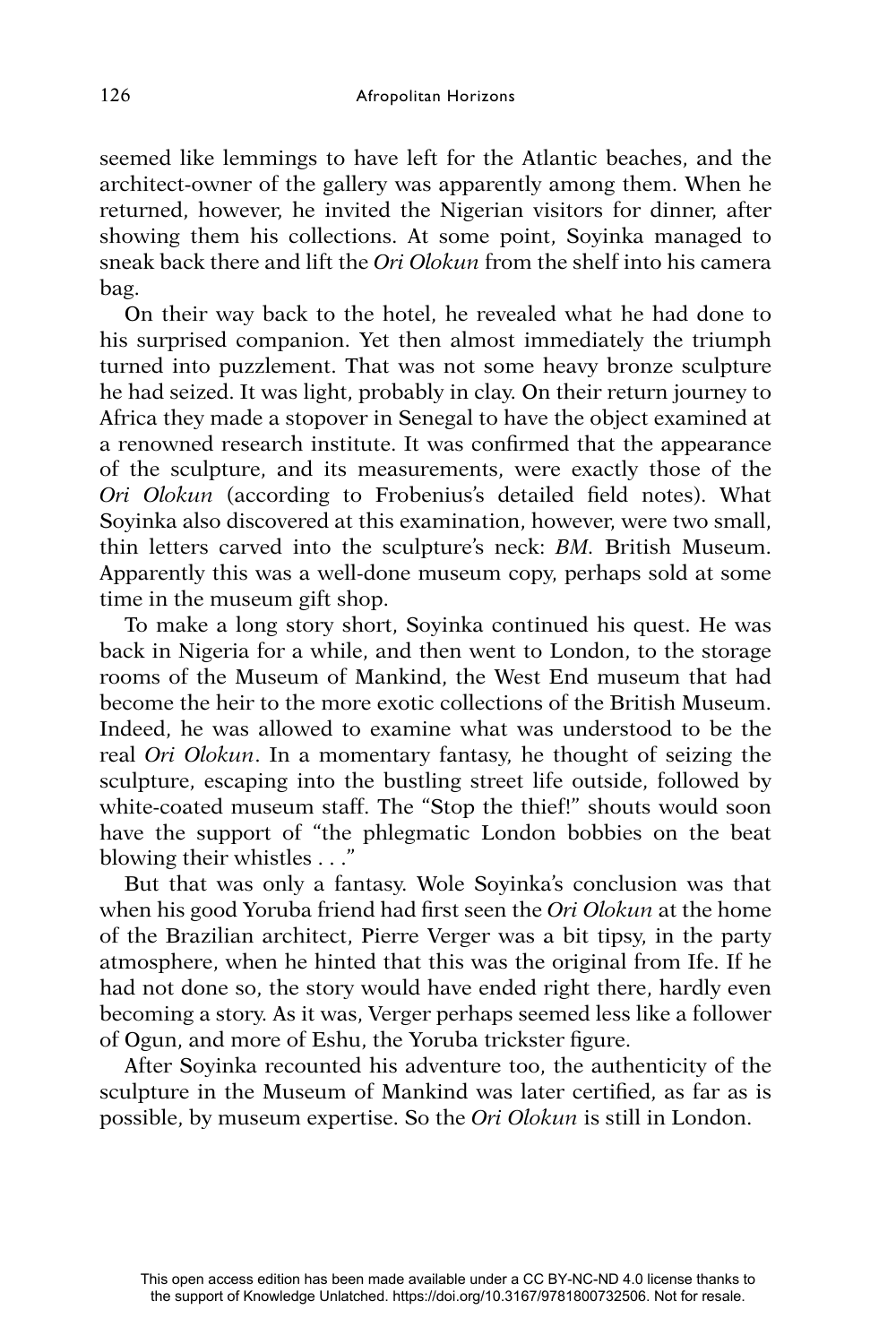### **Notes**

- 1. Yet later, I could get a sense of Wole Soyinka's continued opinionated view of the contemporary world in David Pilling's (2017) lunch interview with him for the *Financial Times*—portraying him as "the Bohemian man of letters who doesn't give a damn."
- 2. Dele Giwa was the editor of the *Newswatch* magazine, and had been investigating a case of drug dealing that possibly reached into high government circles. Soyinka's discussion of the events involved are in *You Must Set Forth at Dawn* (2006: 314–321).
- 3. Well-known plays like *The Lion and the Jewel* (1963) and *A Dance of the Forests* (1963) are from this period.
- 4. Part I of *You Must Set Forth at Dawn* is titled "Ogun and I."
- 5. For Chinweizu's overall critical stance see Chinweizu, Jemie, and Madubuike 1985. This author trio, for their part, in their preface launched a label for themselves as "*bolekaja* critics"—"outraged touts for the passenger lorries of African literature." *Bolekaja* is a Yoruba expression for "Come down, let's fight!" shouted by mammy-wagon conductors at dissatisfied passengers already seated and protesting crowded seating or delayed departure. As the notion earned a certain popularity, it is a noteworthy case of cultural transfer from lorry park to literary debate. See on this also Appiah 1992: 56–60; Kanneh 1998: 38–42; and an editorial by Anyaegbunam (1993) in *Journal of Communication Inquiry*.
- 6. I have the description of a Frobenius performance from my friend and colleague Thomas Fillitz, of Vienna; he had not witnessed it himself but had it from oral tradition. For an account of the *Ori Olokun* affair with an emphasis on the Frobenius phase, see Fillitz 2011.
- 7. Frobenius's publications were mostly in German; but see the translated *The Childhood of Man*, first published in 1909 and then again in 1960 (in paperback, by a reputable publisher), described on the front cover as "A popular account of the Lives, Customs and Thoughts of the Primitive Races." For a rather favorable account of his work and influence, including his later significance for the mid-twentieth century Presence Africaine circle of Francophone intellectuals, see Marchand 1997.
- 8. As German academic life reconstituted itself after World War II, Leo Frobenius was seen as a reasonably uncontroversial symbolic figure, so what he had started in Munich as the Research Institute for Cultural Morphology was now in Frankfurt am Main as the Frobenius Institute, which has remained a center of German anthropology.
- 9. Soyinka's account of this adventure is in *You Must Set Forth at Dawn*  (2006: 190–221).
- 10. On Pierre Verger, see for example the obituary in the *New York Times*, 20 February 1996. For one thing, Verger (1960) had an article on the connections between Nigeria, Brazil, and Cuba in the very large, rich, special Independence issue of the government-sponsored journal *Nigeria*  in 1960 (also including contributions by, among others, Cyprian Ekwensi, Onuora Nzekwu, and Ulli Beier).

This open access edition has been made available under a CC BY-NC-ND 4.0 license thanks to the support of Knowledge Unlatched. https://doi.org/10.3167/9781800732506. Not for resale.